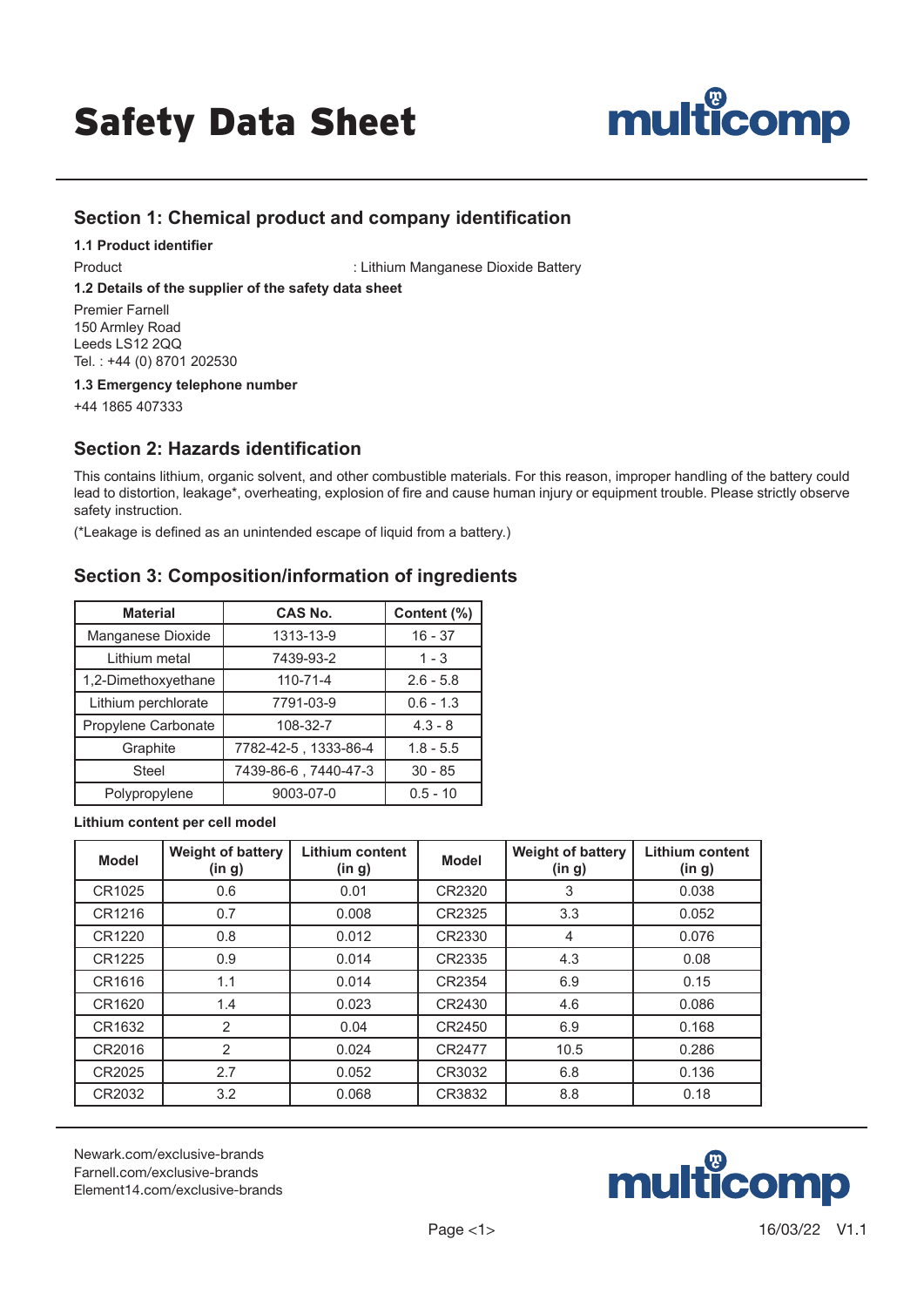

### **Section 4: First aid measures**

None unless internal materials exposure. If contents are leaked out, read the following instructions.

| Inhalation | : Fumes can cause respiratory irritation. Remove to fresh air and consult a<br>physician.                                                                 |
|------------|-----------------------------------------------------------------------------------------------------------------------------------------------------------|
| Skin       | : Immediately flush skin plenty of water. If itch or irritation by chemical bum<br>persists, consult a physician.                                         |
| Eyes       | : Immediately flush eye with plenty of water for at least 15 minutes. Consult a<br>physician immediately                                                  |
| Ingestion  | : If swallowing a battery, consult a physician immediately. If contents come into<br>mouth, immediately rinse by plenty of water and consult a physician. |

#### **Section 5: Firefighting measures**

| Extinguishing agent    | : Extinguisher of alkaline metal fire is effective. Plenty of cold water is also effective<br>to cool the surrounding area and control the spread fire. But hydrogen gas may<br>evolve by the reaction of water and lithium and it can form an explosive mixture.<br>Therefore, in the case that lots of lithium batteries are burning in a confined<br>space, use a smothering agent. |
|------------------------|----------------------------------------------------------------------------------------------------------------------------------------------------------------------------------------------------------------------------------------------------------------------------------------------------------------------------------------------------------------------------------------|
| Firefighting procedure | : Use self-contained breathing apparatus and full protective gear not to inhale<br>harmful gas.                                                                                                                                                                                                                                                                                        |

## **Section 6: Accidental release measures**

| Accidental Releases    | : Do not breathe vapors or touch liquid with bare hands (see section 4).                                                                                                                                                                                                                                                                                      |
|------------------------|---------------------------------------------------------------------------------------------------------------------------------------------------------------------------------------------------------------------------------------------------------------------------------------------------------------------------------------------------------------|
| Waste Disposal Methods | : Evacuate area. If possible, a trained person should attempt to stop or contain the<br>leak by neutralizing spill with soda lime or baking soda. A NIOSH Approved Acid<br>Gas Filter Mask or Self- Contained Breathing Apparatus should be worn. Seal<br>leaking battery and soda lime or baking soda in a plastic bag and dispose of as<br>hazardous waste. |
| Other                  | : Follow North American Emergency Response Guide (NAERG)#138 for cells<br>involved in an accident, cells that have vented, or have exploded.                                                                                                                                                                                                                  |

# **Section 7: Handling and storage**

#### **1) Handling**

Never swallow. Never reverse the positive and negative terminals when mounting. Never short-circuit the battery. Never heat. Never expose to open flame. Never disassemble. Never weld the terminal or wire to the body of the battery directly. Never touch the liquid leaked out of battery. Never bring fire close to battery liquid. Never keep in touch with battery. **2) Storage** Never let the battery contact with water.

Never store the battery in hot and high humid place.

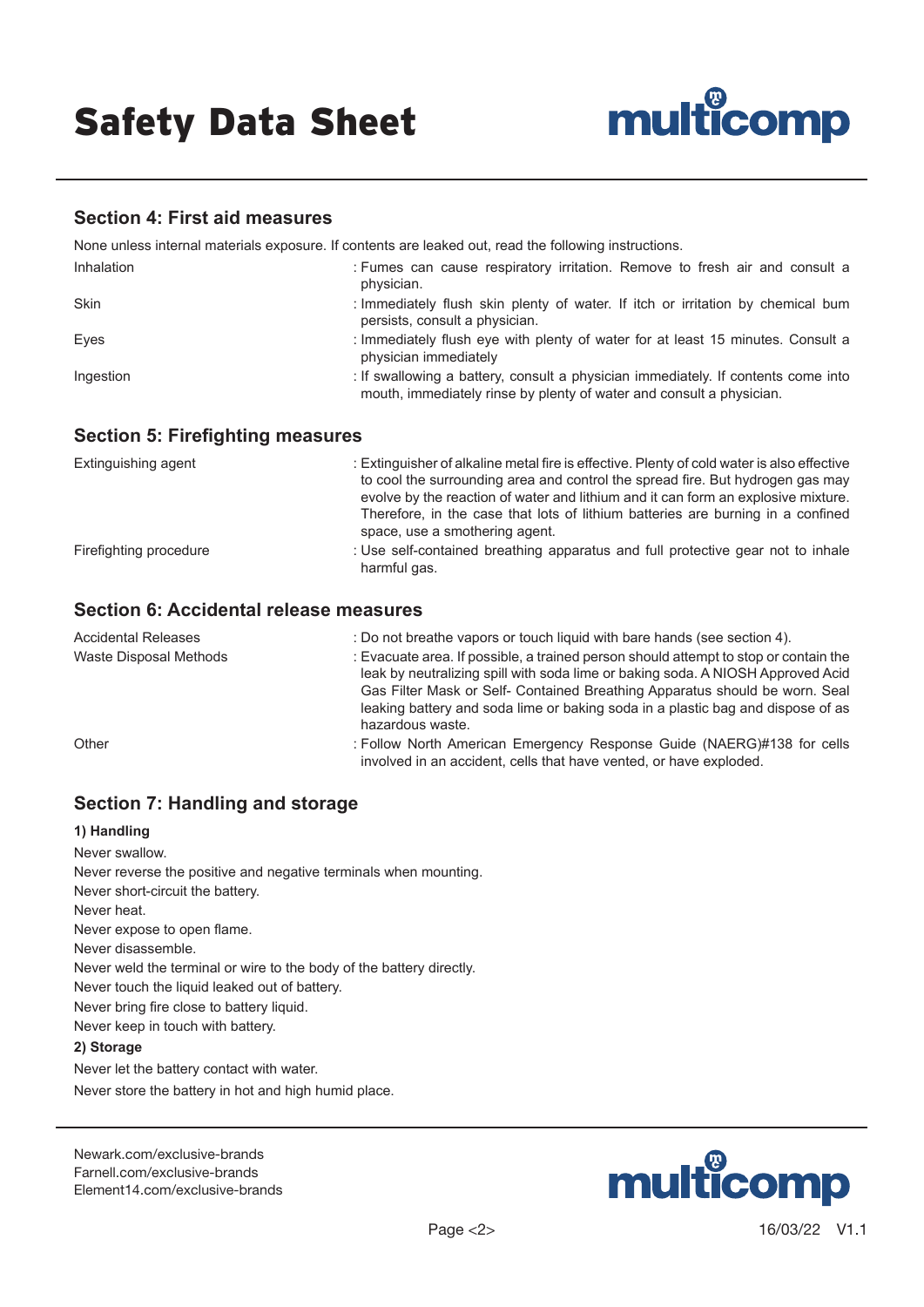

### **Section 8: Exposure controls and personal protection**

| <b>Respiratory Protection</b> |                           | N/A |
|-------------------------------|---------------------------|-----|
|                               | Ventilation Local Exhaust | N/A |
|                               | Mechanical                | N/A |
|                               | Special                   | N/A |
|                               | Other                     | N/A |
| Eye Protection                |                           | N/A |
| <b>Protective Gloves</b>      |                           | N/A |
| Other protective clothing     |                           | N/A |

### **Section 9: Physical and chemical properties**

| Appearance                  | : Coin shape. Contents are sealed in stainless steel vessel  |
|-----------------------------|--------------------------------------------------------------|
| Nominal Voltage             | :3V                                                          |
| <b>PH</b>                   | : Not applicable because the article is not soluble in water |
| Boiling point/boiling range | : Not applicable for the article                             |
| Melting point               | : Not applicable for the article                             |
| Decomposition Temperature   | : Not applicable for the article                             |
| Flash point                 | : Not applicable for the article                             |

### **Section 10: Stability and reactivity**

| Stability                              | : Stable         |
|----------------------------------------|------------------|
| Incompatibility                        | : Water          |
| Hazardous polymerization               | : Will not occur |
| Condition to avoid                     | : See section 7  |
| Hazardous decomposition or by products | : Hydrogen       |

## **Section 11: Toxicological information**

Acute Toxicity: 1,2-Dimethoxyethane: LC50 (Inhalation): N/A LD50: N/A Eye Effects: Corrosive Skin Effects: Corrosive

#### **Section 12: Ecological information**

Aquatic Toxicity **internal components enter marine environments.** Avoid releases into waterways, wastewater, or groundwater.

#### **Section 13: Disposal considerations**

The battery disposal may be regulated by national or local government regulation. Please follow the instructions of proper regulation. As electric capacity is left in a discarded battery and it comes into contact with other metals, it could lead to distortion, leakage, overheating, or explosion, so make sure to cover the (+) and (-) terminals with friction tape or some other insulator before disposal.

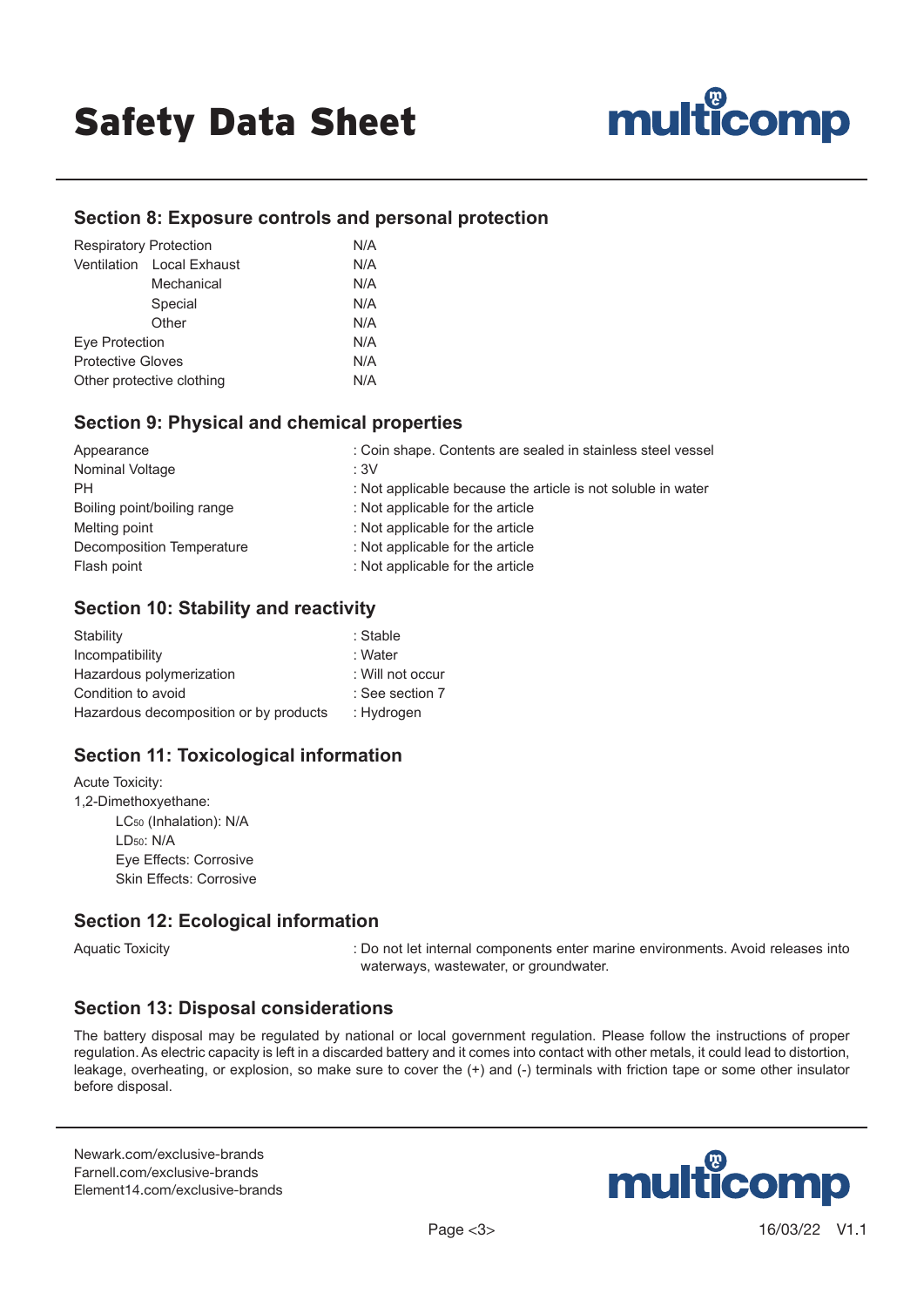

## **Section 14: Transport information**

In general, all cells/batteries being transported by ship, aircraft or railway, must be packaged in a safe and responsible manner. Do not leave them in high temperature or in high condensation. Battery cartons should be handled with care. Rough handling may result in batteries being short circuited or damaged.

Lithium metal cells and batteries are subject to the following transport rules. All Power Glory lithium cells/batteries meet the requirements of the special provisions listed below:

| <b>Regulatory Body</b> | <b>Special Provisions</b>                                     |
|------------------------|---------------------------------------------------------------|
| <b>ADR</b>             | 188, 230, 310, 636, 656                                       |
| <b>IMDG</b>            | 188, 230, 310, 957                                            |
| UN                     | UN 3090, UN 3091                                              |
| US DOT                 | 29, A54, A100, A101                                           |
| IATA, ICAO             | Dangerous Goods Regulation (Packaging Instructions 968 - 970) |

#### **Ocean Transportation**

All Power Glory lithium coin cells/batteries can be transported as Non-Dangerous Goods by vessel as these articles satisfy with SP188 of IMO-IMDG Code.

#### **Air Transportation**

Power Glory Lithium cells/batteries can meet the requirement of IATA Dangerous Goods Regulations 61st Edition of 2020 Packing Instruction PI 968 - 970.

- 
- UN Number : UN3090
- Proper Shipping Name : Lithium Metal Batteries (When cell/batteries contained in equipment / packed with equipment, it is UN3091)

Hazard Classification **in the Class 9 (Miscellaneous)** 

| IATA DGR 61st Edition,<br><b>Packing Instruction (PI)</b> | Packing Instruction (PI) brief description                                                                              |
|-----------------------------------------------------------|-------------------------------------------------------------------------------------------------------------------------|
| PI 968 Section IA                                         | Cells, Cargo Aircraft only; net quantity per package Max. 35kg                                                          |
| PI 968 Section IB                                         | Cells, Cargo Aircraft only; net quantity per package Max. 2.5kg                                                         |
| PI 968 Section II<br>(until 31 March 2022)                | Cells, Cargo Aircraft only, not more than one package in any single consignment;<br>net quantity per package Max. 2.5kg |
| PI 969 Section I                                          | Cells packed with equipment                                                                                             |
| PI 970 Section II                                         | Cells contained in equipment, button cell batteries                                                                     |

1. For cells, the lithium content cannot be more than 0.3g for PI 968 Section II (until 31 March 2022), not more than 1g for PI 968 Section IB, and can be more than 1g for PI 968 Section IA.

- 2. Each cell is of the type proven to meet the requirements of each test in the UN Manual of Tests and Criteria, Part III, sub-section 38.3.
- 3. Each cell is manufactured in good qualification factory.

# **Section 15: Regulatory information**

Major applicable regulations for transportation are listed below:

- Technical Instructions for the Safety Transport of Dangerous Goods by Air, 2019-2020 Edition
- IATA Dangerous Goods Regulations 61st Edition (IATA DGR)
- IMO International Maritime Dangerous Goods Code 2018 Edition (IMO, IMDG Code)